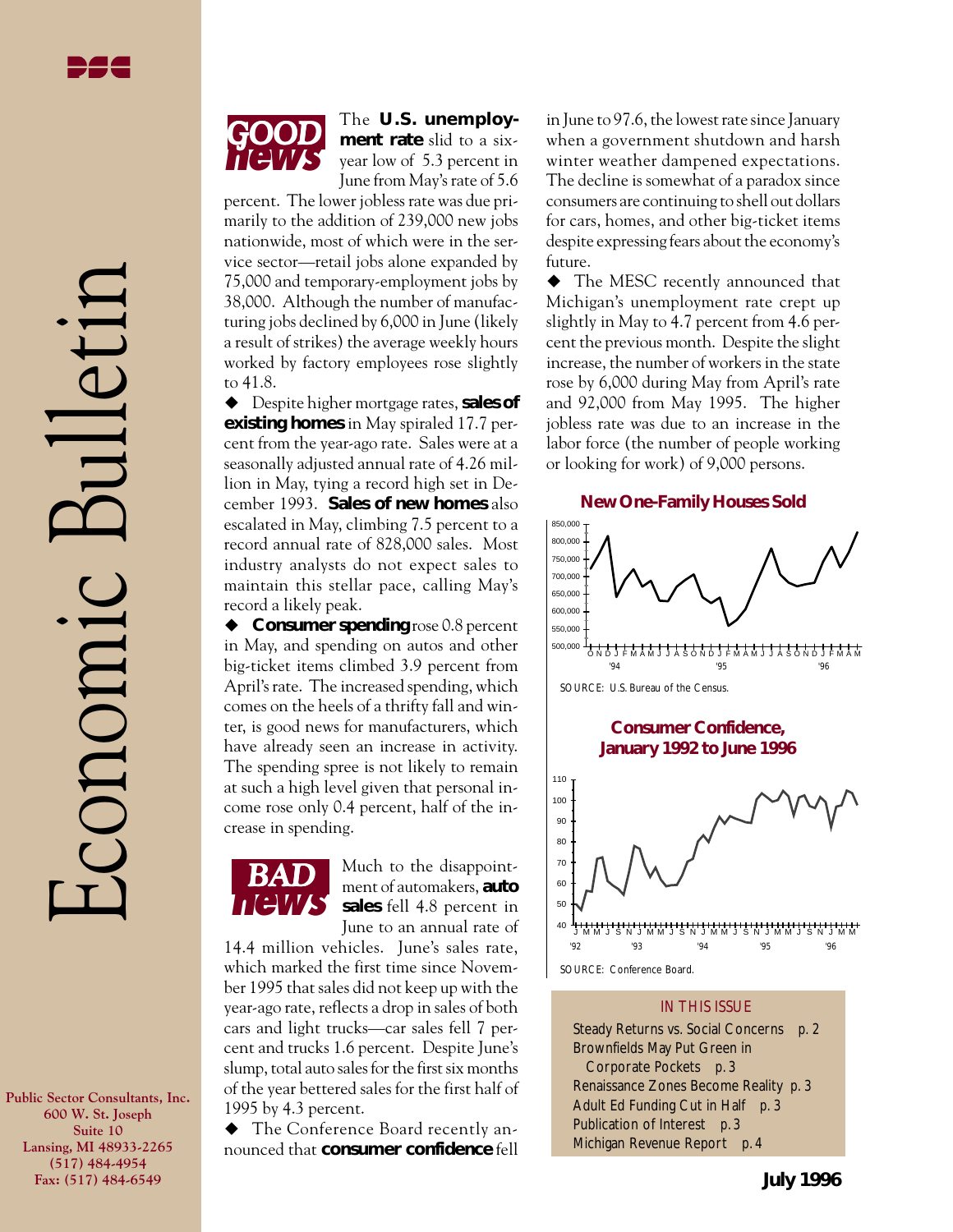

# **STEADY RETURNS VS. SOCIAL CONCERNS**

*By Lisa D. Baragar*

A recent *State Policy Reports* article discusses "social responsibility" in pension fund investments.<sup>1</sup> It describes how state officials claim that investing in the tobacco industry is a socially "bad," or harmful, investment, yet they invest public monies in tobacco companies and use the returns to fund state programs. It points out that while state shares in tobacco and other "socially harmful" industries are relatively small, evidence is mounting that the social costs of supporting the tobacco industry can no longer be ignored.

## *A "Bad" Investment*

Although states are beginning to respond to criticism of their tobacco investments, they are reluctant to limit their investments. In April the American Medical Association (AMA) launched an all-out campaign against tobacco.

1 State Policy Research, Inc. "Socially Responsible State Investments." State Policy Reports, June 1996.

Both the AMA and constituents increased pressure on policy makers to avoid this "bad" investment area. The response from state investors, however, has been less than overwhelming. Only Maryland's pension system has divested tobacco stock for social reasons. Meanwhile, at least eight attorney generals have filed lawsuits against tobacco companies to retrieve Medicaid costs attributable to tobacco-related conditions.

lion in retirement system holdings, 1.3 percent of which are tobacco assets. Despite this seemingly low percentage, legislation has been introduced to curb investments in the tobacco industry. House Bill 5995, introduced this month, would prohibit any further state investments in this area and require the gradual divestiture of any current tobacco holdings. Certainly, opinions are strong on both sides of the tobacco question.

### **State of Michigan Tobacco Fund Holdings**

| <b>Tobacco Company</b>                   | % Company<br>Owned | <b>Current Holdings Value</b><br>(in millions) |  |
|------------------------------------------|--------------------|------------------------------------------------|--|
| <b>American Brands</b>                   | 0.1%               | \$4.33                                         |  |
| Loew's Corporation                       | 0.1%               | 4.75                                           |  |
| <b>Philip Morris</b>                     | 0.4%               | 322.95                                         |  |
| UST, Inc.                                | 1.4%               | 86.20                                          |  |
| <b>Universal Corporation</b>             | 0.1%               | 0.29                                           |  |
| <b>TOTAL TOBACCO INVESTMENT</b>          |                    | \$418.52                                       |  |
| SOURCE: Michigan Department of Treasury. |                    |                                                |  |

#### *Michigan's Investments*

Michigan policy makers also continue to struggle with the tobacco issue. Department of Treasury officials support tobacco investments, contending that the state has a legal and ethical responsibility to pursue the greatest return on investments possible. Administrators have invested \$31.8 bil-

## *Public Sector Reports* This publication is part of the *Public Sector Reports* subscription service, which provides timely information on emerging state and national public policy and commentary on political matters. Policy topics include legislative, fiscal, and regulatory aspects of health care, the environment, education, public finance,

**Craig Ruff, President** *William R. Rustem, Senior Vice President*

#### **Principals**

Jack Bails Christine F. Hollister A. Robert Stevenson

Robert J. Kleine Peter Pratt

#### *Conclusion*

The absence of federal governance over the administration of pension plans leaves states to settle this issue for themselves. Most state laws forbid officials to base investment decisions solely on social policy. Regardless, many continue to use reasonable social criteria when placing their pension funds. Officials who wish to avoid the contradiction of investing in tobacco and paying for associated health care costs down the road seek various investment alternatives. As long as tobacco returns prove lucrative, however, states will be faced with the challenge of balancing their financial policies with the social costs of their investments.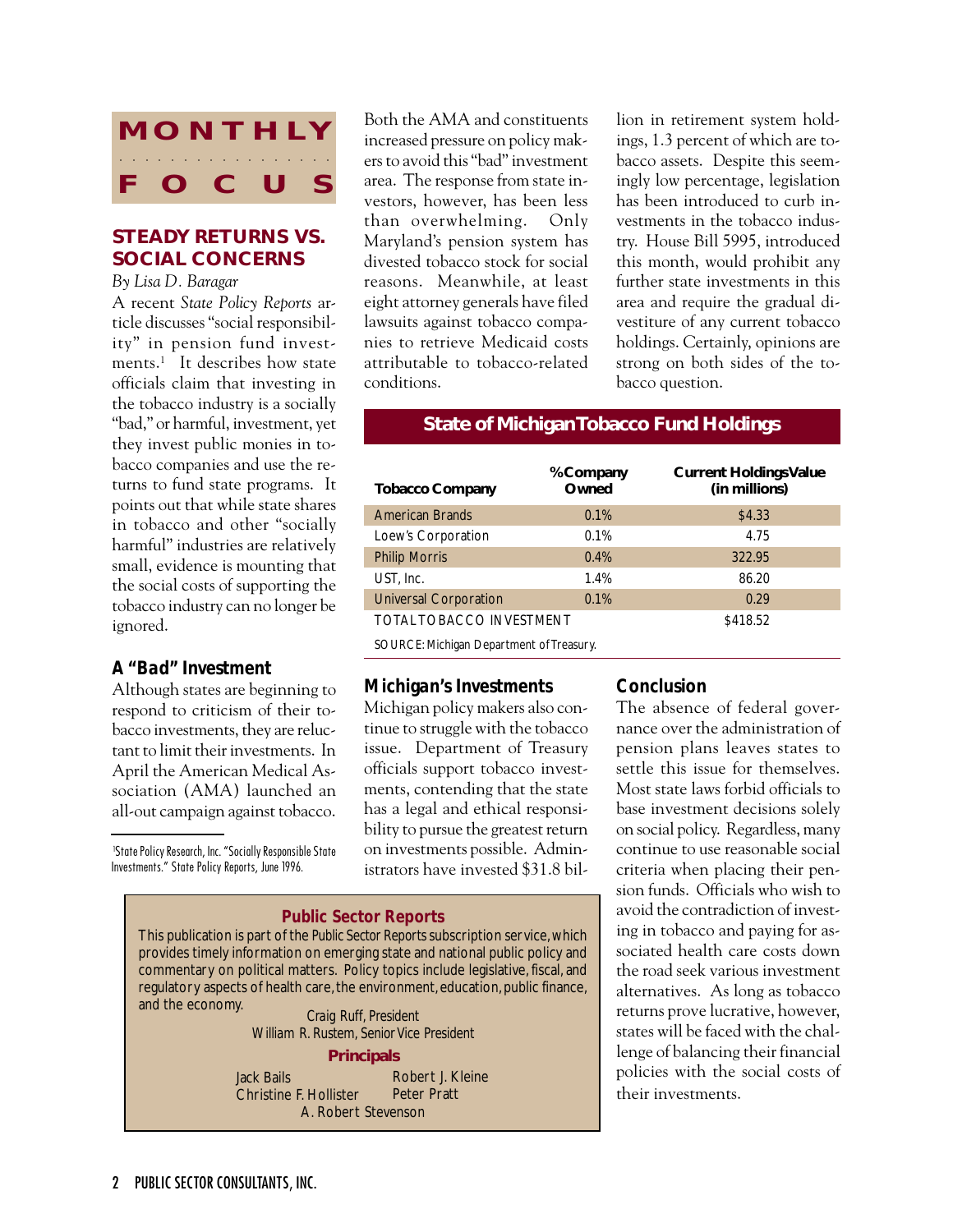

## **BROWNFIELDS MAY PUT GREEN IN CORPORATE POCKETS**

A package of bills intended to encourage cleanup and development of contaminated sites ("brownfields") has passed the legislature. The package allows businesses investing in brownfields a 10-percent SBT credit for the cost of the investment and an SBT credit tied to the payroll of qualified employees working at the site. The tax credit program is capped at \$1 million a year and expires in four years. The legislation also creates funding mechanisms to pay for the tax credits and the cleanups and redevelopment of contaminated sites, including earmarking revenues raised from Michigan's bottle deposit law. Also, a revolving loan fund from which local governments may borrow will be funded from transfers of money from existing environmental cleanup funds.

Although the legislation received broad bipartisan support, it did not pass without debate.

Republican supporters claim that brownfield development, in concert with renaissance zones (see next article), constitutes an effective state urban revitalization policy. Critics assert that the legislation is not sufficient to help declining urban areas revive. Opponents also object to diverting funds from other pollution prevention and remediation efforts, such as the recycling grant program. Despite these contentions, the bills received overwhelming legislative approval in both the Senate and House and the governor is expected to sign them. The bills will take effect immediately upon signing.

## **RENAISSANCE ZONES BECOME REALITY**

Governor Engler signed into law legislation creating "renaissance zones." Renaissance zones are designated areas in which state and local property, income, and other taxes usually paid by businesses and households are virtually eliminated. Legislative approval of the tax-free zones, designed to attract residents and businesses to blighted urban areas, was held up more than a year by debate on the fairness of singling out particular areas for tax breaks as well as the negative effect tax breaks have on local revenue needed to pay for police and other city services.

The renaissance zone law lifts most taxes for 15 years. Although the state will reimburse local schools in the tax-free zones for lost property tax revenues, it will not reimburse local governments for lost property and income tax revenues that otherwise would pay for city services.

# **ADULT ED FUNDING CUT IN HALF**

The debate over adult education funding, seemingly an annual event in Michigan's budget process, has been settled for this year. Governor Engler, a strong critic of Michigan's adult education system, eliminated from his proposed budget nearly all of the \$180 million funding for school districts to provide free adult education. Engler and other critics claim that Michigan spends more than other states on adult education without realizing sufficient benefits. A majority of legislators disagree, however, and restored \$185 million in adult education funding to the school aid bill. Governor Engler vetoed \$83 million of these funds, leaving FY 1996–97 funding at \$102 million or 55 percent of the current year's funding. Although some legislators have expressed interest in trying to get the two-thirds majority vote necessary to overturn the veto, most observers agree that an override is unlikely.

PUBLICATION OF INTEREST Hovey, Harold. *CQ's State Fact Finder: Rankings Across America 1996.* State Policy Research, Inc. and P U B L I C A T I O N O F I N T E R E S T aaaaaaaaa aaaaa Congressional Quarterly (Washington, D.C.: CQ, 1996). 614/447-9443 This 400-page report supplies state data and rankings among states for all 50 states and the District of Columbia. It replaces the widely circulated annual publication *States in Profile,* a less comprehensive version of *State Fact Finder*. The book provides a one-year snapshot of major indicators of state economic, social, and physical well-being. The data are intended to answer questions about the best states in which to live and do business and which states have the bestdesigned policies. Some of the specific subjects covered include population, economics, environment and recreation, government, taxes, education, health, crime, transportation, and social welfare. Technical notes and referrals to sources of further information are provided for each table of data.